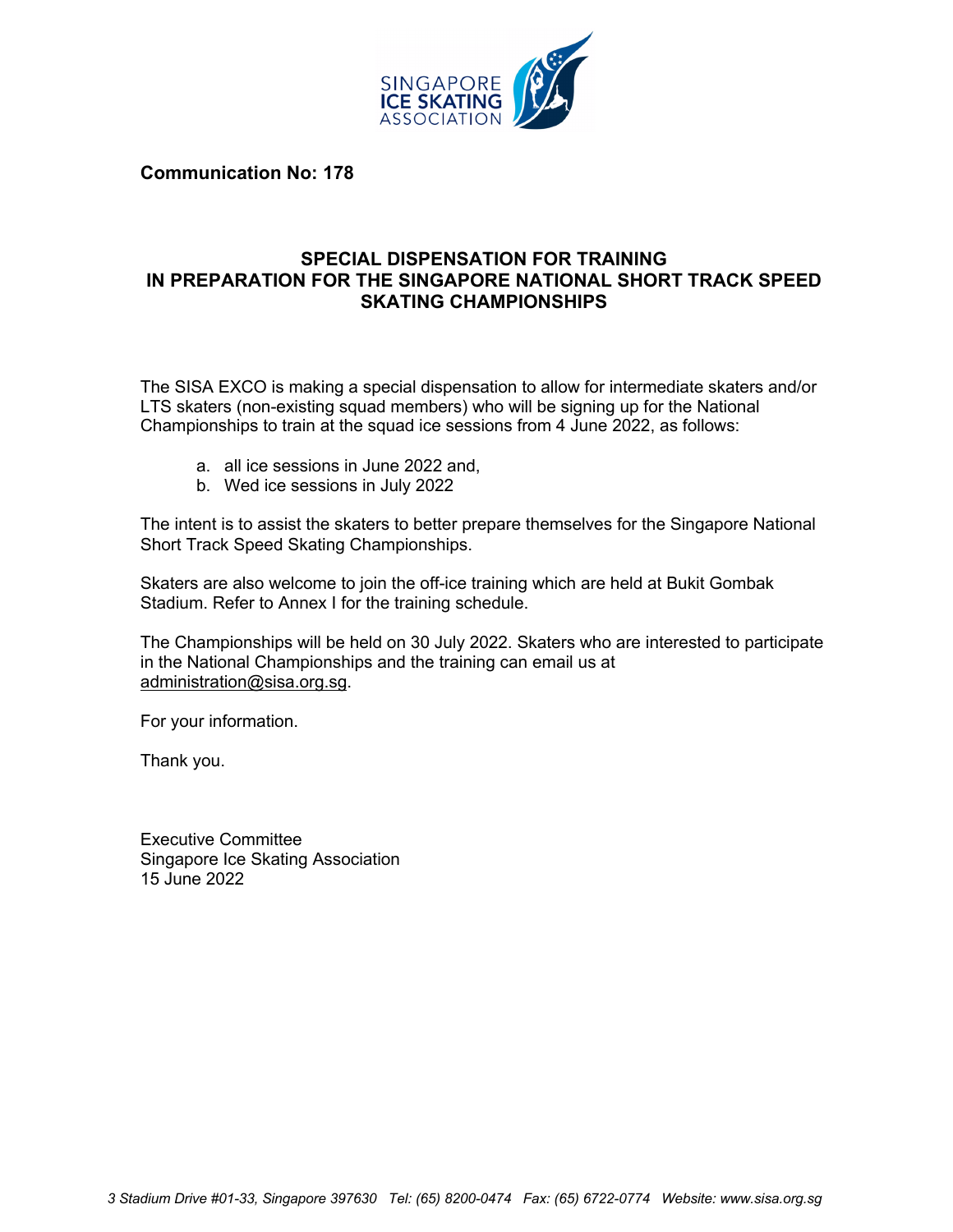

Annex I

## **JUNE 2022**

| Sunday      | Monday              | Tuesday            | Wednesday                    | <b>Thursday</b>         | Friday         | Saturday                         |
|-------------|---------------------|--------------------|------------------------------|-------------------------|----------------|----------------------------------|
|             |                     |                    | $\mathbf{1}$                 | $\overline{\mathbf{c}}$ | 3 <sup>1</sup> |                                  |
|             |                     |                    |                              |                         | <b>REST</b>    | Usual ice time,<br>620am warm up |
|             |                     |                    | Ice time, 9.30pm<br>warm-up  | <b>6PM OFF ICE</b>      |                |                                  |
|             | 5<br>$6\phantom{1}$ | $\overline{1}$     | 8                            | 9                       | 10             | 11                               |
| <b>REST</b> |                     |                    |                              |                         | <b>REST</b>    |                                  |
|             | <b>6PM OFF ICE</b>  | <b>6PM OFF ICE</b> | <b>6PM OFF ICE</b>           | <b>6PM OFF ICE</b>      |                | <b>6PM OFF ICE</b>               |
| 12          | 13                  | 14                 | 15                           | 16                      | 17             | 18                               |
| <b>REST</b> |                     |                    |                              |                         | <b>REST</b>    |                                  |
|             | <b>6PM OFF ICE</b>  | <b>6PM OFF ICE</b> | <b>6PM OFF ICE</b>           | <b>6PM OFF ICE</b>      |                | <b>6PM OFF ICE</b>               |
| 19          | $\overline{20}$     | 21                 | 22                           | 23                      | 24             | 25                               |
| <b>REST</b> |                     |                    |                              |                         | <b>REST</b>    | Usual ice time,<br>620am warm up |
|             | <b>6PM OFF ICE</b>  | <b>6PM OFF ICE</b> | <b>6PM OFF ICE</b>           | <b>6PM OFF ICE</b>      |                |                                  |
| 26          | $\overline{27}$     | 28                 | 29                           | 30                      |                |                                  |
| <b>REST</b> |                     |                    |                              |                         |                |                                  |
|             | <b>6PM OFF ICE</b>  | <b>6PM OFF ICE</b> | Usual ice, 8.20pm<br>warm up | <b>6PM OFF ICE</b>      |                |                                  |
|             |                     |                    |                              |                         |                |                                  |